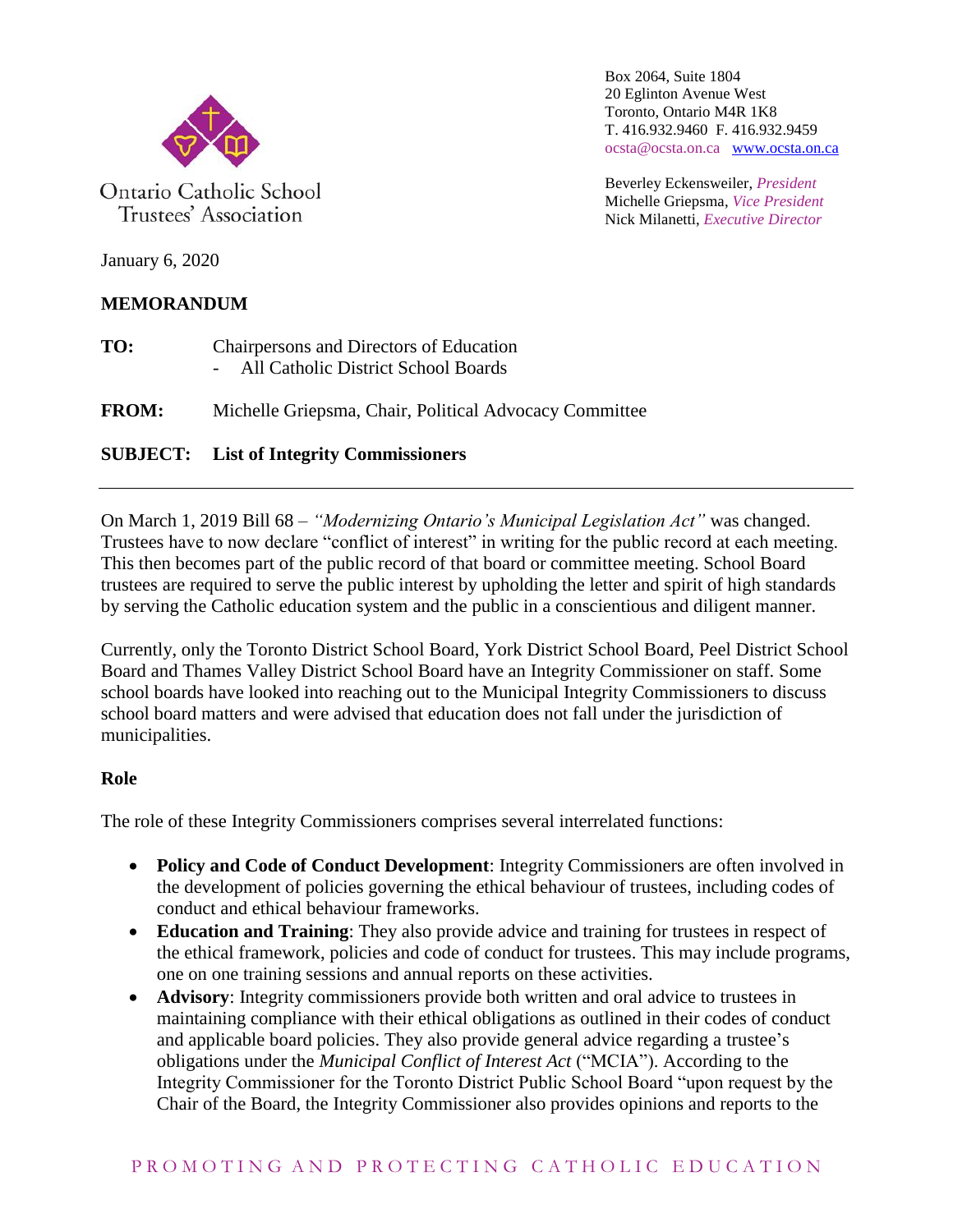Board on issues of ethics and integrity and Board policies that may intersect with the application of the code of conduct rules".

 **Complaint Investigation and Resolution**: Integrity Commissioners serve as the independent office for receipt of complaints, the assessor of these complaints and the investigator of complaints when an ethical breach has occurred involving trustees. This includes formal procedures for the investigation of potential breaches of the trustee code of conduct. This can include formal and informal investigations. If an Integrity Commissioner finds that in a specific case a trustee was in breach of the code of conduct, they can recommend various penalties for imposition by the board.

Integrity Commissioners generally do not provide formal legal advice to trustees in respect of their obligations to disclose possible conflicts of interest. They provide general information and training on those issues. Toronto's Commissioner focused more of her time educating trustees around their ethical obligations and responsibilities, not assisting trustees in their legal questions related to conflicts of interest.

The Municipal Act that was proclaimed in 2017 through the *Modernizing Ontario's Municipal Legislation Act*, came into effect expanding the role of municipal Integrity Commissioners to provide advice and receive complaints about compliance with the *Municipal Conflict of Interest Act* ("MCIA"). However, this legislative reform did not include changes to the *Ontario Education Act*.

As a result, the role of the Integrity Commissioner for the Toronto Board was not expanded to include the receipt of complaints about trustee compliance with the rules of the MCIA. The Office of the Integrity Commissioner at the TDSB clearly envisioned having the Integrity Commissioner be the ethics advisor for the Board and provide advice to trustees on their obligations under the MCIA. However, the Board policy cannot invest enhanced powers in the Integrity Commissioner that are not enshrined in the *Education Act*.

The Political Advocacy Committee, through OCSTA staff, has been looking into the role of the Integrity Commissioner as it pertains to education. An Integrity Commissioner would be able to conduct investigations or attempt to resolve matters when allegations arise around breaching of standards in the code of conduct.

#### **Background**

At the Political Advocacy Committee meeting on August 23, 2019, a motion was passed that states:

"Staff will investigate and produce a resource list of Integrity Commissioners that would be suitable for distribution to member Boards, who would be available to trustees as the need arises".

#### **Comments**

Catholic trustees are called to give witness to the teachings of Jesus Christ, act with integrity, avoid conflicts of interest and the improper use of influence. They are entrusted to arrange their private affairs in a way that promotes public confidence and will bear close public scrutiny.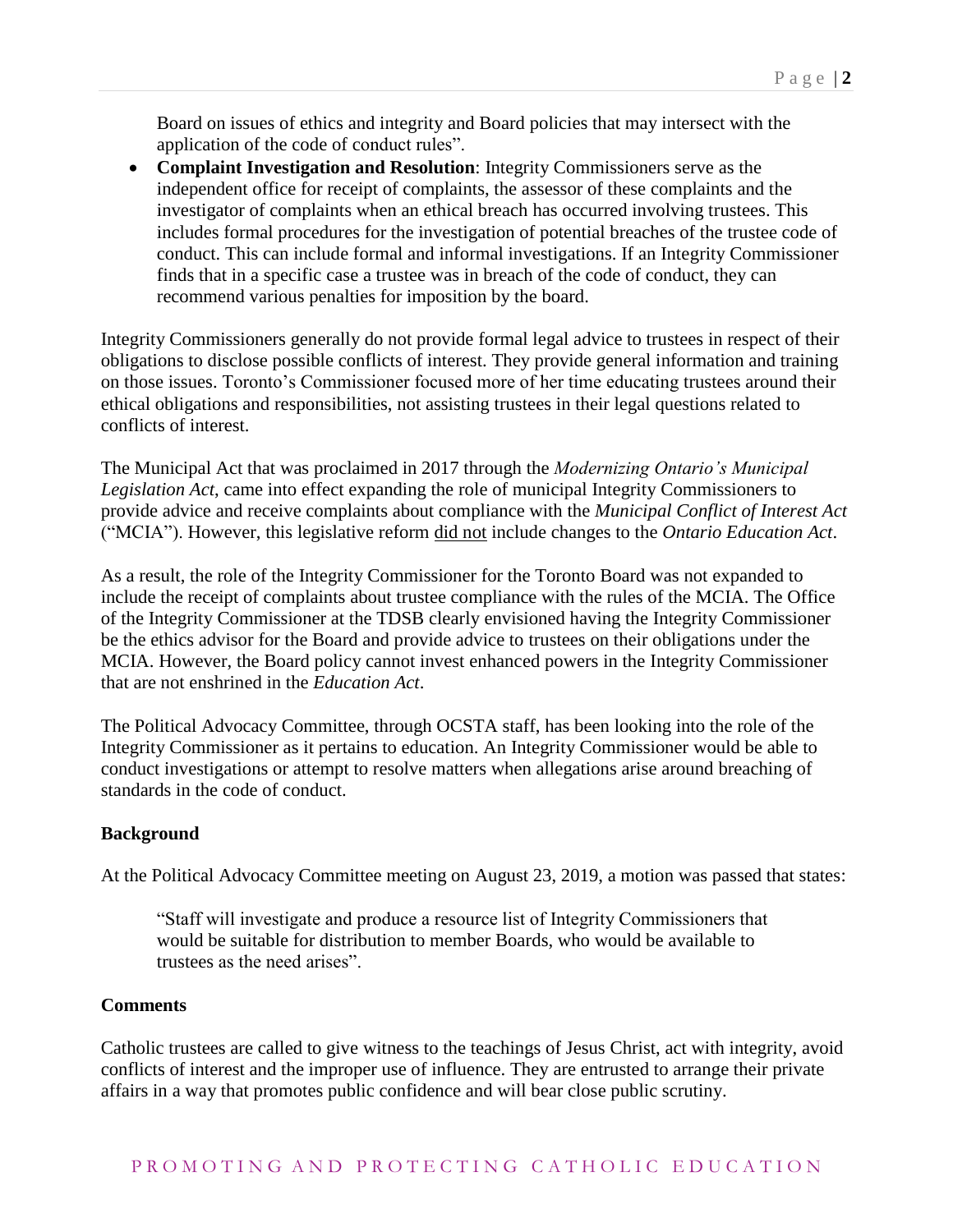An Integrity Commissioner would provide detailed accounts of any work that they undertake in reviewing the request of the trustee while keeping confidential the identity of the person making the request. The Integrity Commissioners are independent and have oversight on the conduct of elected officials. They can also act in an advisory role to provide confidential written and oral advice to trustees in the exercising of their official duties.

### **Integrity Commissioners**

The following individuals were selected based on their experience in the education sector as Integrity Commissioners as well as their expertise in the relevant areas of education, conflict mediation, municipal and administrative law.

- 1. **Suzanne Craig** Integrity Commissioner, Toronto District School Board, City of Barrie, City of Vaughan, Town of Blue Mountains. Ms. Craig holds advanced degrees in Law from Osgoode Hall, the American University and the University of Rome. Proficient with the legal principals involved in conducting investigations and natural justice, Ms. Craig has been an independent administrative tribunal agent, arbitrator and mediator in Ontario, in the areas of Labour Relations, Human Rights, Workplace Safety and Insurance, Consent and Capacity and Tenant Protection. Ms. Craig has held various leadership positions at the Province of Ontario. At the municipal government level, Ms. Craig has drafted codes of conduct, conducted code and workplace harassment complaints investigations and developed corporate enterprise ethics strategies. In 2005, Ms. Craig was appointed Director of Corporate Access and Privacy at the City of Toronto and from 2009, has been the Integrity Commissioner for the City of Vaughan and several other Ontario municipalities.
- 2. **Sandhya Kohli** Integrity Commissioner, Durham District School Board, Peel District School Board, Thames Valley District School Board and York District School Board. Ms. Kohli has advanced law degrees (LLM) in Alternative Dispute Resolution from Osgood Hall Law School and a diploma in Mediation from Harvard Law School. She is the founder of her own law firm, Guide Mediation, which focuses on alternative dispute resolution and workplace conflict management. Ms. Kohli also teaches dispute settlement and mediation at Queen's University Faculty of Law and Osgoode Hall Law School. Prior to establishing her own law firm, Ms. Kohli worked as a federal Crown prosecutor and criminal defense lawyer.

Based on our inquiries, there are few legal and dispute resolution professionals that have the relevant experience with Ontario's school boards and the specific issues affecting trustees. These issues include, for example:

- The fair application of a trustee code of conduct;
- Investigation of complaints filed by the public, Board staff and trustees regarding the behaviour of a trustee;
- Advice regarding the trustee code of conduct;
- General information about the *Municipal Conflict of Interest Act*.